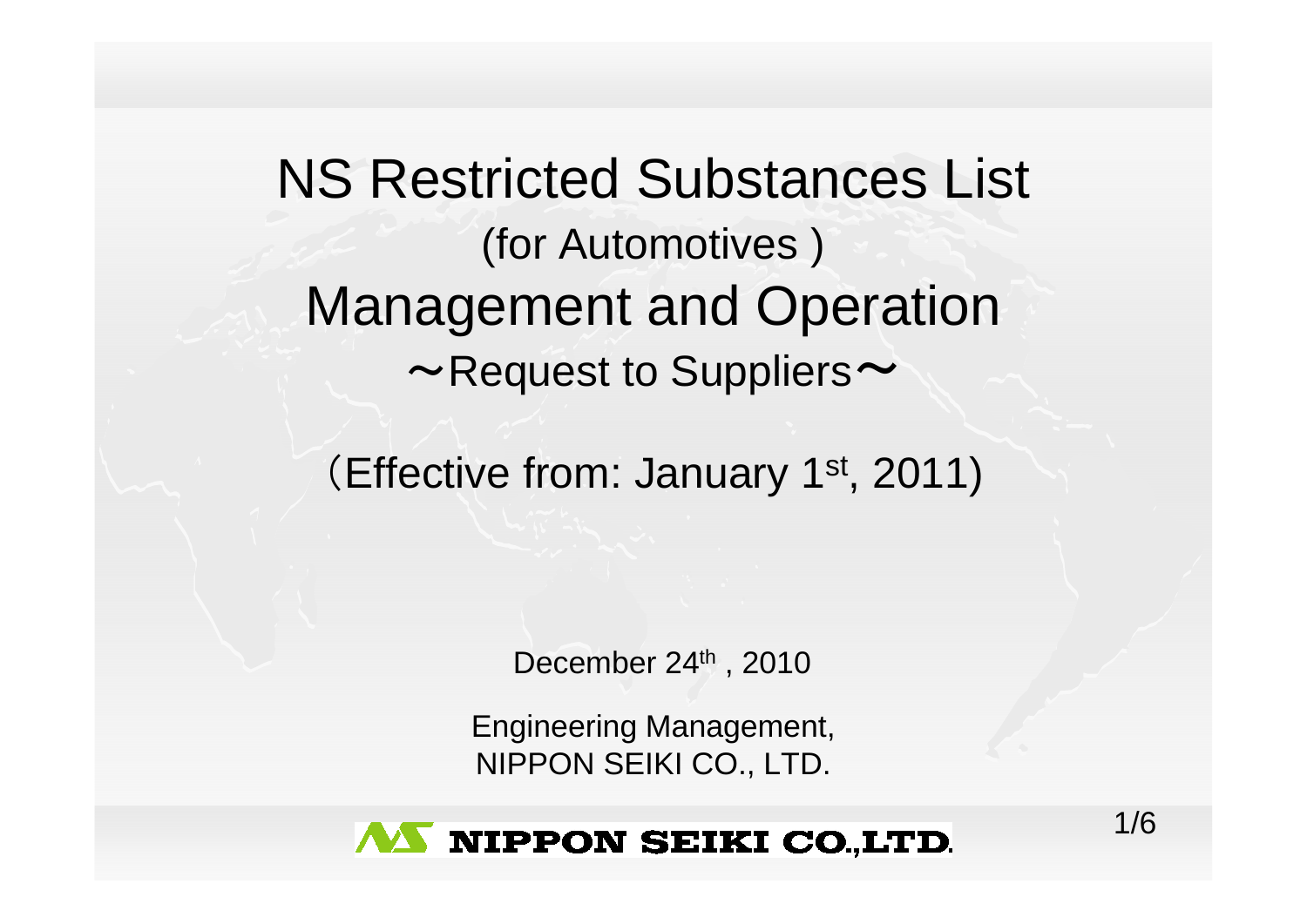# **INDEX**

- ¾Purpose and Background
- ¾Data of Restricted Chemical Substances List
- ¾【Operation 1】 Indications on Drawings
- ¾【Operation 2】 Information of Restrictions from

NIPPON SEIKI and its Compliance

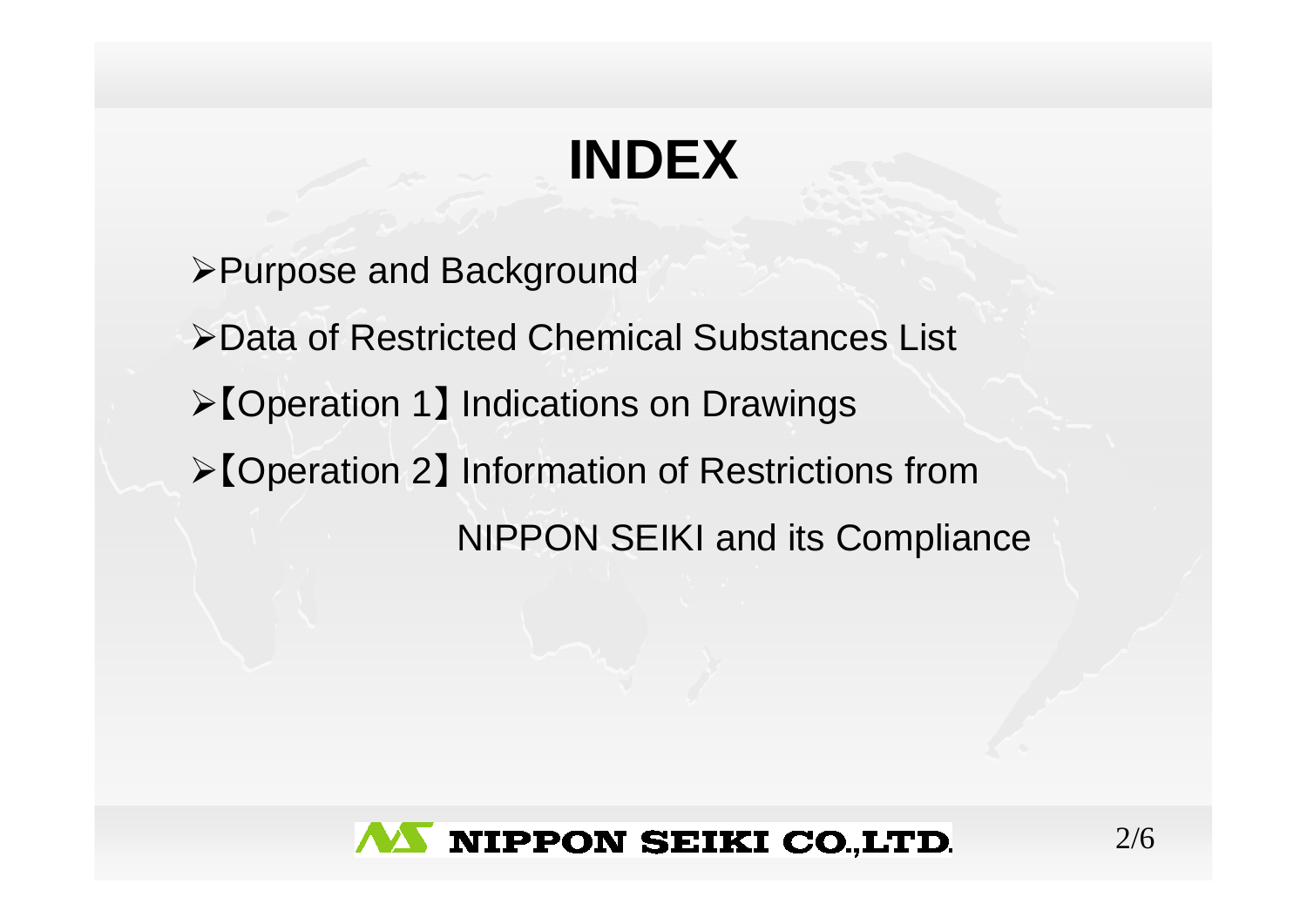## Purpose and Background

It is now well known that as environmental concerns has been rising globally, restrictions of chemical substances included in products are accordingly enhanced by various laws and regulations. Thus, manufacturers of Articles and/or Preparations have to satisfy every applicable laws and regulations depending on its usage and destination.

To comply with these restrictions, we NIPPON SEIKI CO., LTD ("NS" hereafter) have first decided to adopt GADSL ( **G**lobal Automotive **D**eclarable **S**ubstance **L**ist) as our Restricted Substances List in "NS Green Procurement Guidelines".

However, as markets and customers request us to comply with their original restrictions of chemical substances in addition to those restricted by laws, we have established the "NS Restricted Substances List" to satisfy these various requirements and restrictions.

※ "NS Restricted Substances List" is based on GADSL and in addition includes environmental restrictions of Japan and other countries, and customer-specific requirements and regulations. Please refer to the "Manual" for the usage of "NS Restricted Substances List".

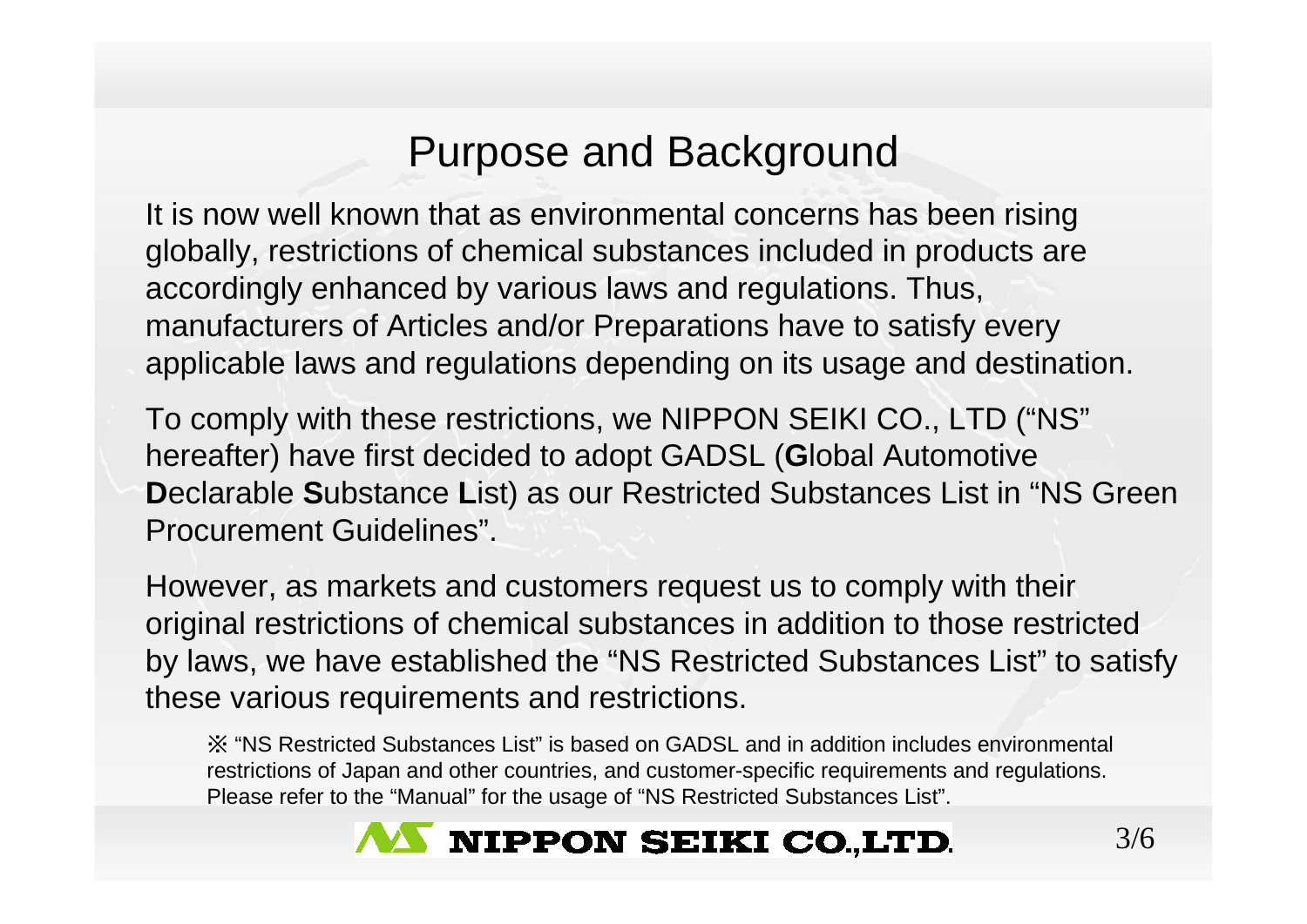#### Data of Restricted Chemical Substances List

The "NS Restricted Substances List" includes A) Environment-related laws of Japan and other countries, and B) Customer-specific requirements. We, NS, will comply with this List as it stands as the restriction of chemical substances.

Act on the Evaluation of Chemical Substances and Regulation of Their Manufacture, etc. Pollutant Release and Transfer Register (PRTR) Law Occupational Health and Safety Law Poisonous and Deleterious Substances Control LawLaws of Japan・・・

RoHS Directives(20 02/95/EC:**R**estriction **o**f **H**azardous**S**ubstances) ELVDirective<sup>s</sup>(2000/53/EC:**E**nd-of **L**ife **V**ehicles) REACH Regulation (No.1907/2006: Registration, Evaluation, Authorization and Restricti on of Chemi cals) Vienna Convention (Montreal Protocol) Stockholm ConventionRotterdam Convention etc.Restrictions of other countries・・・

Customer-**Specific** Regmts GADSL ( **G**lobal **A**utomotive **D**eclarable **S**ubstance **L**ist) Design Standards, Green procurement standards and etc., established by customers.

### **AS NIPPON SEIKI CO.,LTD.**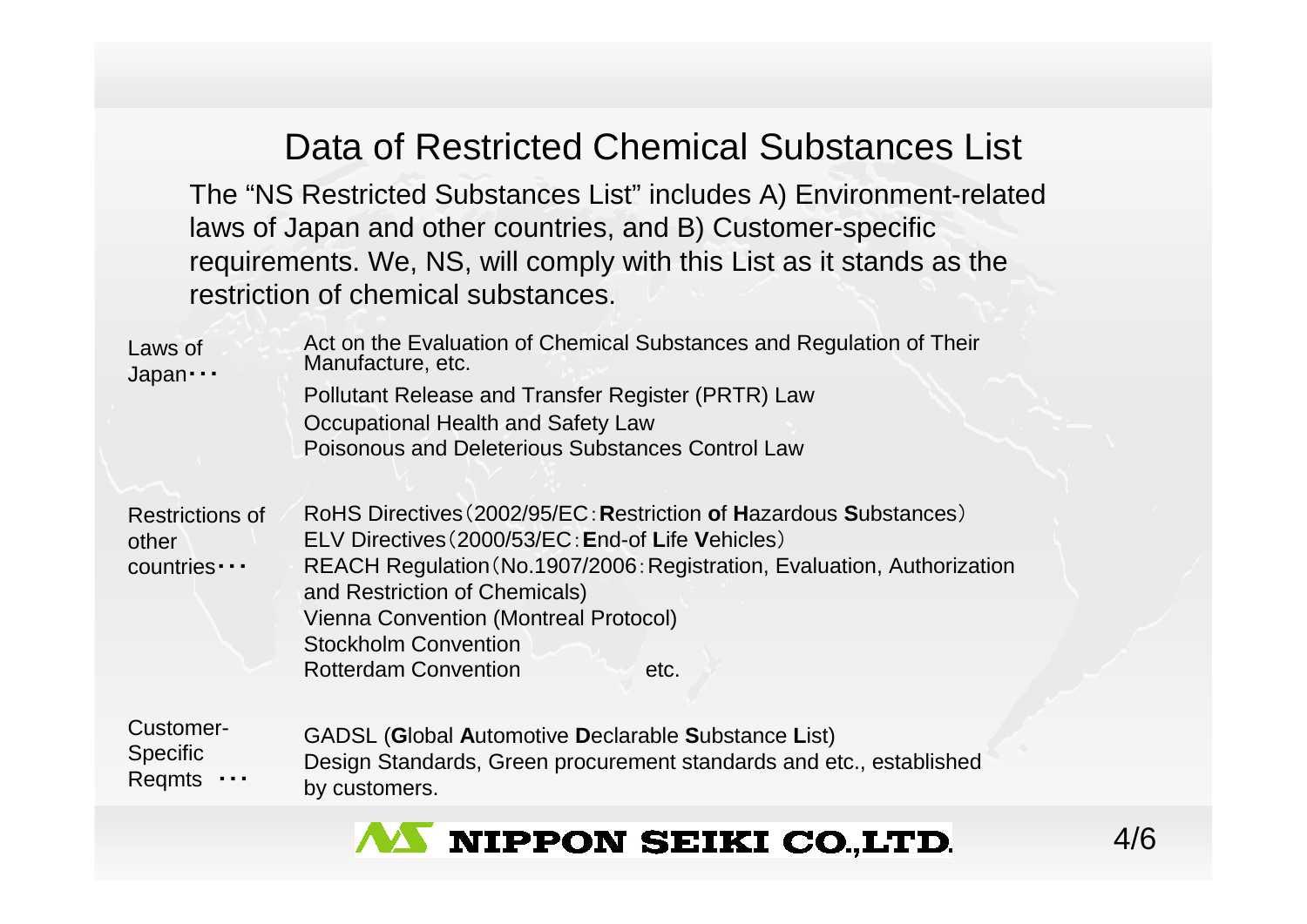# 【Operation 1 】 Indications on Drawings

NS designing dept. will indicate the applicable restrictions besides GADSL by specifying an appropriate "Restriction Pattern (A, B, C or D)" on the drawings. The following notes will be used for indications on drawings:

■Before:※Restriction patterns for Consumer Products field will be added in the future. Thus, restrictions besides this List may be required from the consumer products field for the meantime.

<Comply with "NS Green Procurement Guidelines">

・・・Require to comply only with GADSL.

■From Now On:

(e.g.)< Comply with "NS Green Procurement Guidelines" and "Restriction Pattern A" of "NS Restricted Substances List". Also satisfy "NH Mark" Standard.>

#### (Note)

The "NS Restricted Substances List" is not applicable to widely-used general purpose parts such as electronic parts. This is to keep its generality. However, NS designing dept. will assure the conformity with customer-specific requirements.